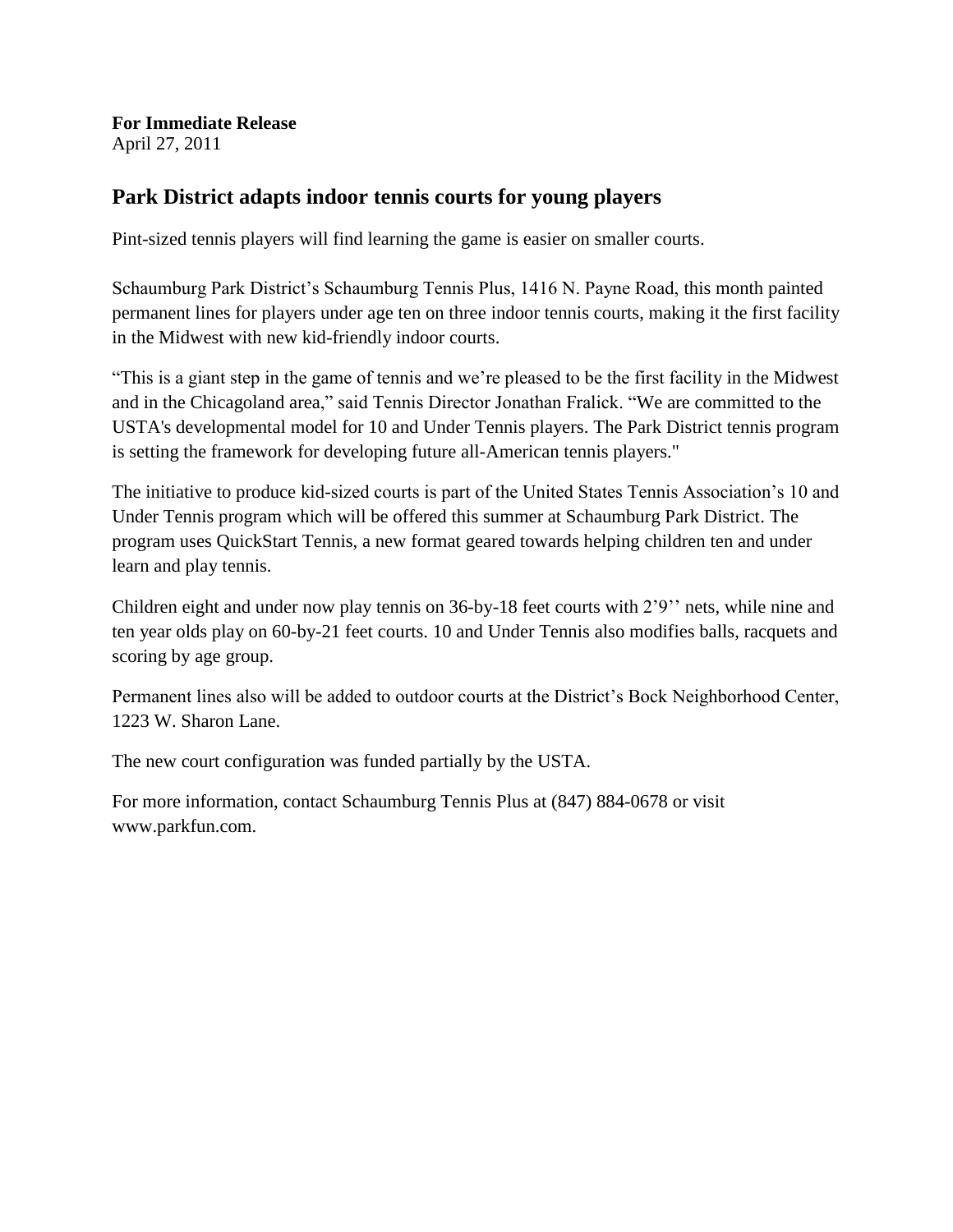

Pint-sized players rally and play during lessons on the new 10 and Under Tennis courts at Schaumburg Tennis Plus.



Tennis Director Jonathan Fralick explains to Futures-level players the differences in tennis balls used in 10 and Under Tennis.



Tennis instructors observe and aid pee wee players on scaled indoor courts at Schaumburg Tennis Plus.